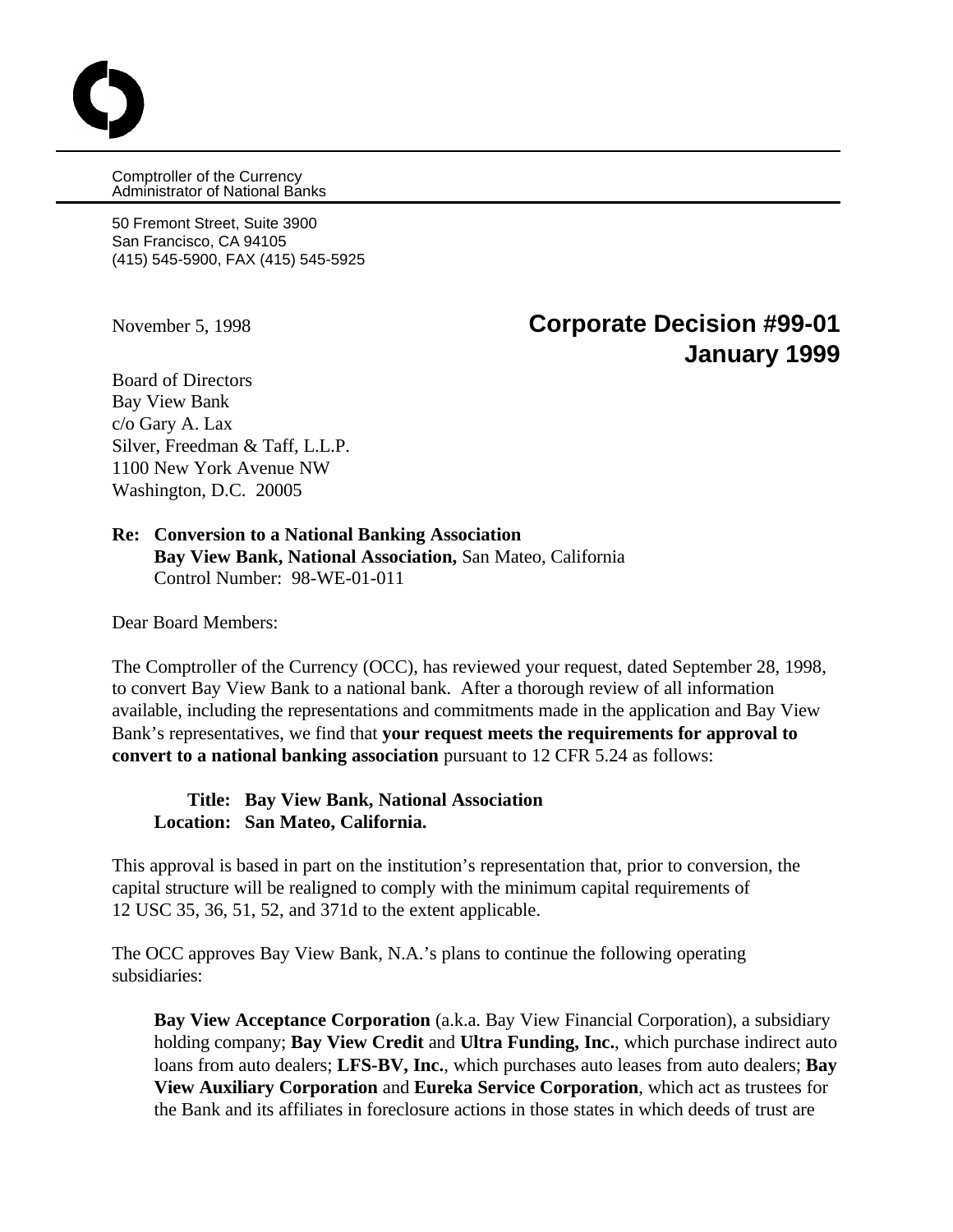**Bay View Bank, N.A.** Control Number: 98-WE-01-011 November 5, 1998 Page 2

> used; **MoneyCare, Inc.,** and **Eureka Financial Services, Inc.**, which sell mutual funds, and variable and fixed rate annuities to Bank customers; and **Eureka Foundation**, a charitable foundation, qualified under the Internal Revenue Code, created to maintain the grant of San Francisco memorabilia that is on display at several of the Bank's San Francisco offices. (The subsidiary does not hold permanent title to the memorabilia.)

This letter is approval to retain the nonconforming asset, **Bayview Business Park Owners Association**, a real estate holding and management operating subsidiary. Following consummation and for a period of two years, Bay View Bank, N.A., is permitted to retain its investment in this operating subsidiary. This investment must be terminated within the two-year period unless, within that time period, the OCC determines that this investment is permissible.

This letter also constitutes official OCC authorization to operate the branches listed on Attachment "A". Please retain this letter as the official branch authorization. If a branch is closed, a 90-day advance notice of the proposed branch closing must be submitted to the OCC pursuant to 12 USC 1831r-1. The Bank must also return a copy of this authorization with the effected branch(es) highlighted and marked closed.

All bank premises and fixed assets should be depreciated annually on the bank's books in accordance with generally accepted accounting principles, and all leases should be accounted for in accordance with Financial Accounting Standards Board Statement No. 13.

You are reminded that the following actions are required before the effective date of the conversion:

- 1. The bank must purchase adequate fidelity bond coverage in accordance with 12 CFR 7.2013, which lists four factors the directors should consider to determine adequacy.
- 2. If a director, officer, employee, or principal shareholder of the bank (including an entity in which such person owns an interest of 10 percent or more) is involved in the sale of credit life insurance to loan customers, the bank should ensure compliance with 12 CFR 2, which among other things, prohibits a covered person from retaining commissions or other income from the sale of credit life insurance connected with any loan the bank makes.
- 3. The board of directors must adopt and have in place policies, practices and procedures to ensure the safe and sound operation of the bank. The board must also review those policies, practices, and procedures continually and ensure bank compliance with them. We are enclosing the minimum policies and procedures applicable to national banks.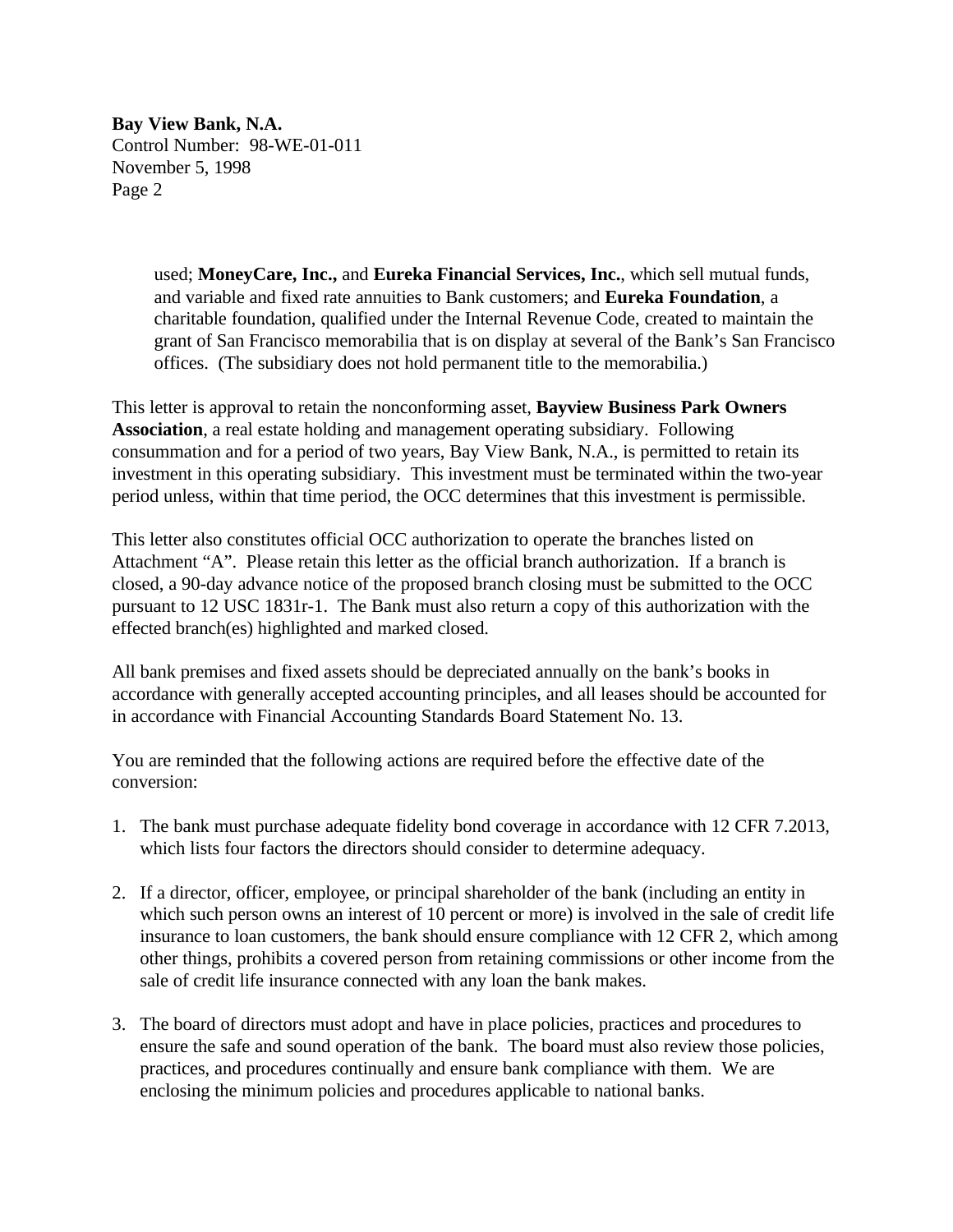**Bay View Bank, N.A.** Control Number: 98-WE-01-011 November 5, 1998 Page 3

- 4. Bay View Bank has represented that it intends to maintain its membership in the Federal Home Loan Bank (FHLB) system. If, at any time, Bay View Bank, N.A., ceases to be a member of the FHLB system, it must use its best efforts, including contacting the appropriate FHLB and/or the Federal Housing Finance Board, to dispose of any stock in the FHLB. The OCC will consider this stock a nonconforming asset for any period that Bay View Bank, N.A., is not a member of the FHLB system.
- 5. The converting institution must obtain any other required regulatory approvals.

The OCC will send you under separate cover an appropriate set of OCC handbooks, manuals, issuances, and selected other publications.

If the conversion is not consummated within six months from the date of the decision, approval will be withdrawn. The OCC is opposed to granting extensions, except under the most extenuating circumstances and expects the conversion to occur as soon as possible.

Upon conversion, please submit a letter certifying that you have completed all steps required to convert to a national banking association (sample enclosed). If you have any questions, please contact me or National Bank Examiner Maeve O'Meara at (415) 545-5923.

A separate letter is enclosed requesting your feedback on how we handled your application. We would appreciate your response so we may improve our service.

Very truly yours,

 $\sqrt{s}$ 

JAMES A. BUNDY Licensing Manager Western District

**Attachments: Branch Authorization Listing Minimum Policies and Procedures Sample Letter Certifying Conversion Completion Survey**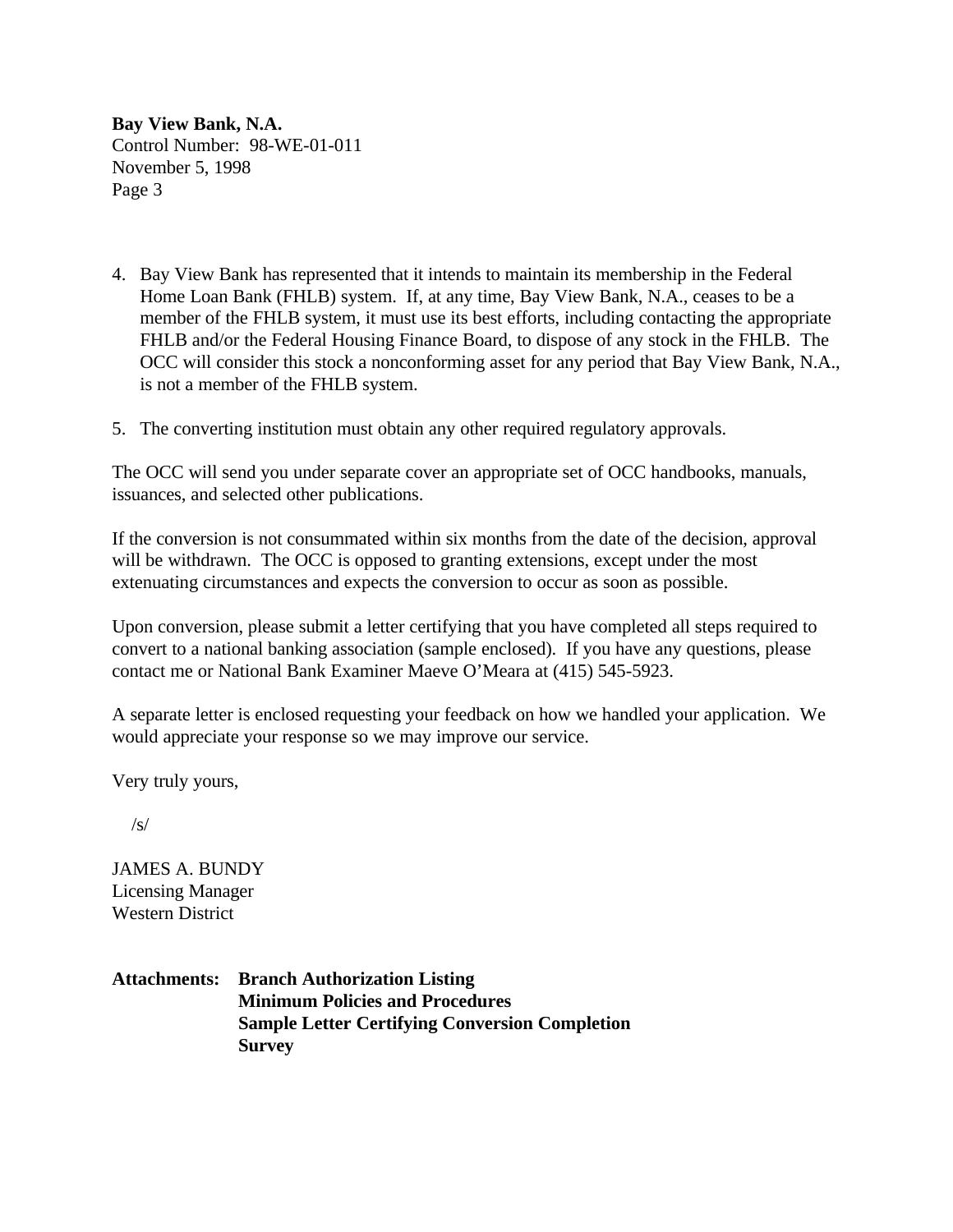Control Number: 98-WE-01-011

# **ATTACHMENT "A"**

ALMADEN CIVIC CENTER 5670 Almaden Expressway 505 Polk Street San Jose, California 95118 San Francisco, California 94102 OCC Branch Authorization No.: 113764A OCC Branch Authorization No.: 113809A

783 Rio Del Mar 1965 Diamond Boulevard Aptos, California 95003 Concord, California 94520

BAYVIEW CUPERTINO 4947 Third Street 10050 N. Wolfe Road San Francisco, California 94124 Cupertino, California 95014

BELMONT DANVILLE 910 Ralston Avenue 720 San Ramon Valley Boulevard Belmont, California 94002 Danville, California 94529

BENICIA EL PASEO de SARATOGA 84 Solano Square 1550 El Paseo de Saratoga Benecia, California 94510 San Jose, California 95130

BURLINGAME EXCELSIOR 1301 Burlingame Avenue 4610 Mission Street Burlingame, California 94010 San Francisco, California 94112

CAMPBELL FAIRFIELD 750 W. Hamilton 721 W. Texas Street Campbell, California 95008 Fairfield, California 94533 OCC Branch Authorization No.: 113768A OCC Branch Authorization No.: 113803A

CASTRO STREET FOSTER CITY 443 Castro Street 1098 Shell Boulevard San Francisco, California 94114 Foster City, California 94404 OCC Branch Authorization No.: 113758A OCC Branch Authorization No.: 113795A

APTOS CONCORD OCC Branch Authorization No.: 113771A OCC Branch Authorization No.: 113773A

OCC Branch Authorization No.: 113784A OCC Branch Authorization No.: 113782A

OCC Branch Authorization No.: 113790A OCC Branch Authorization No.: 113766A

OCC Branch Authorization No.: 113800A OCC Branch Authorization No.: 113783A

OCC Branch Authorization No.: 113806A OCC Branch Authorization No.: 113754A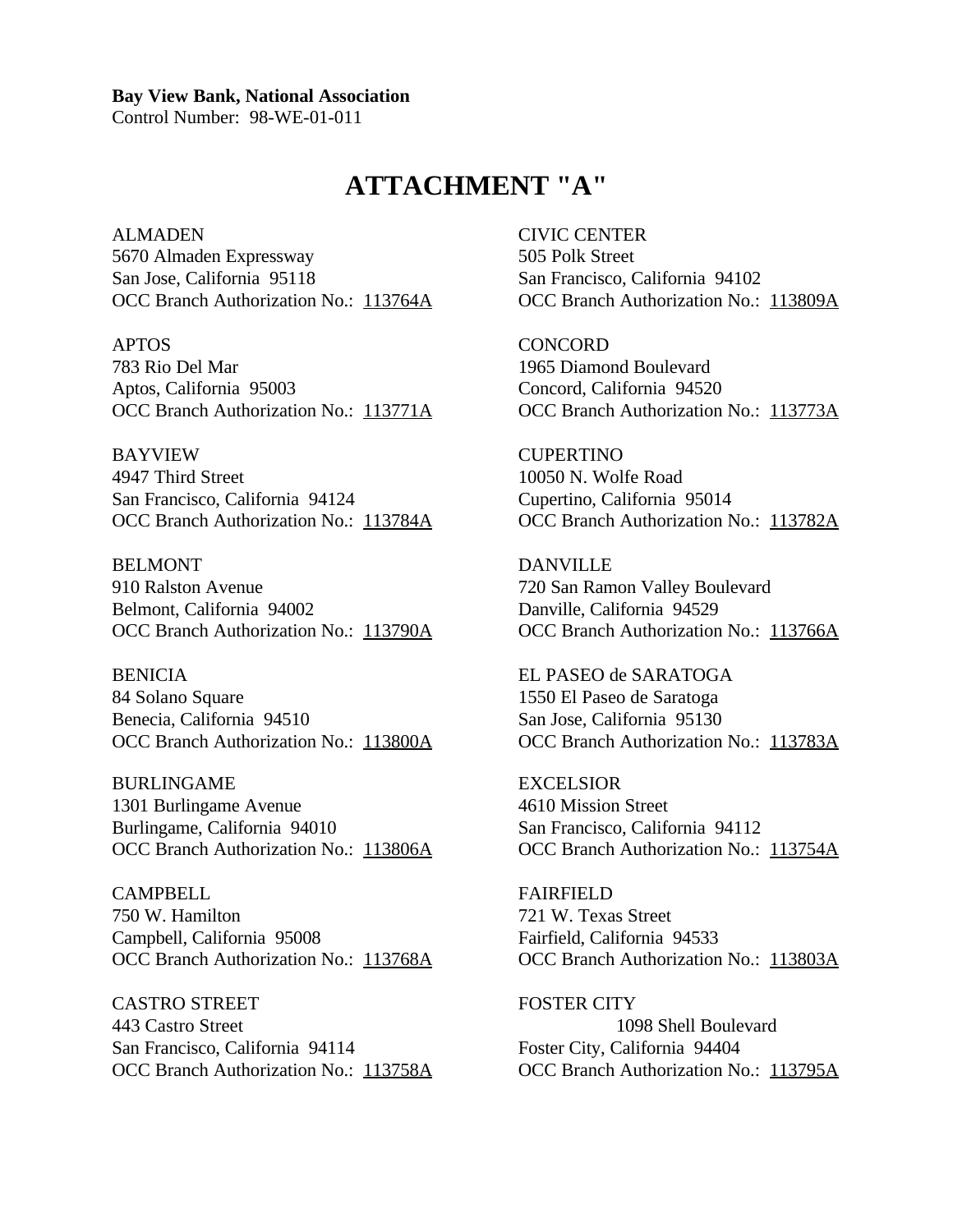Control Number: 98-WE-01-011

### **ATTACHMENT "A" (Continued)**

FREMONT THE MARKET STREET 39390 Fremont Boulevard 525 Market Street Fremont, California 94538 San Francisco, California 94105 OCC Branch Authorization No.: 113759A OCC Branch Authorization No.: 113799A

HALF MOON BAY MARTINEZ 50 Cabrillo Highway 659 Main Street Half Moon Bay, California 94019 Martinez, California 94553

IRVING - ANDRONICO'S MILLBRAE 1200 Irving Street 475 El Camino Real San Francisco, California 94122 Millbrae, California 94030

IRVING STREET MISSION 1850 Irving Street 2601 Mission Street San Francisco, California 94122 San Francisco, California 94110

LAFAYETTE MENLO PARK 3492 Mount Diablo Boulevard 1105 El Camino Real Lafayette, California 94549 Menlo Park, California 94025 OCC Branch Authorization No.: 113774A OCC Branch Authorization No.: 113793A

LAKESIDE MONTGOMERY 2656 Ocean Avenue 201 Montgomery Street San Francisco, California 94132 San Francisco, California 94104

LOS ALTOS MONTGOMERY VILLAGE 300 Main Street 2308 Magowan Drive Los Altos, California 94022 Santa Rosa, California 95405

LOS GATOS NORTH BEACH 127 N. Santa Cruz 1435 Stockton Street Los Gatos, California 95030 San Francisco, California 94133

OCC Branch Authorization No.: 113769A OCC Branch Authorization No.: 113778A

OCC Branch Authorization No.: 113780A OCC Branch Authorization No.: 113789A

OCC Branch Authorization No.: 113808A OCC Branch Authorization No.: 113786A

OCC Branch Authorization No.: 113792A OCC Branch Authorization No.: 113752A

OCC Branch Authorization No.: 113775A OCC Branch Authorization No.: 113776A

OCC Branch Authorization No.: 113761A OCC Branch Authorization No.: 113772A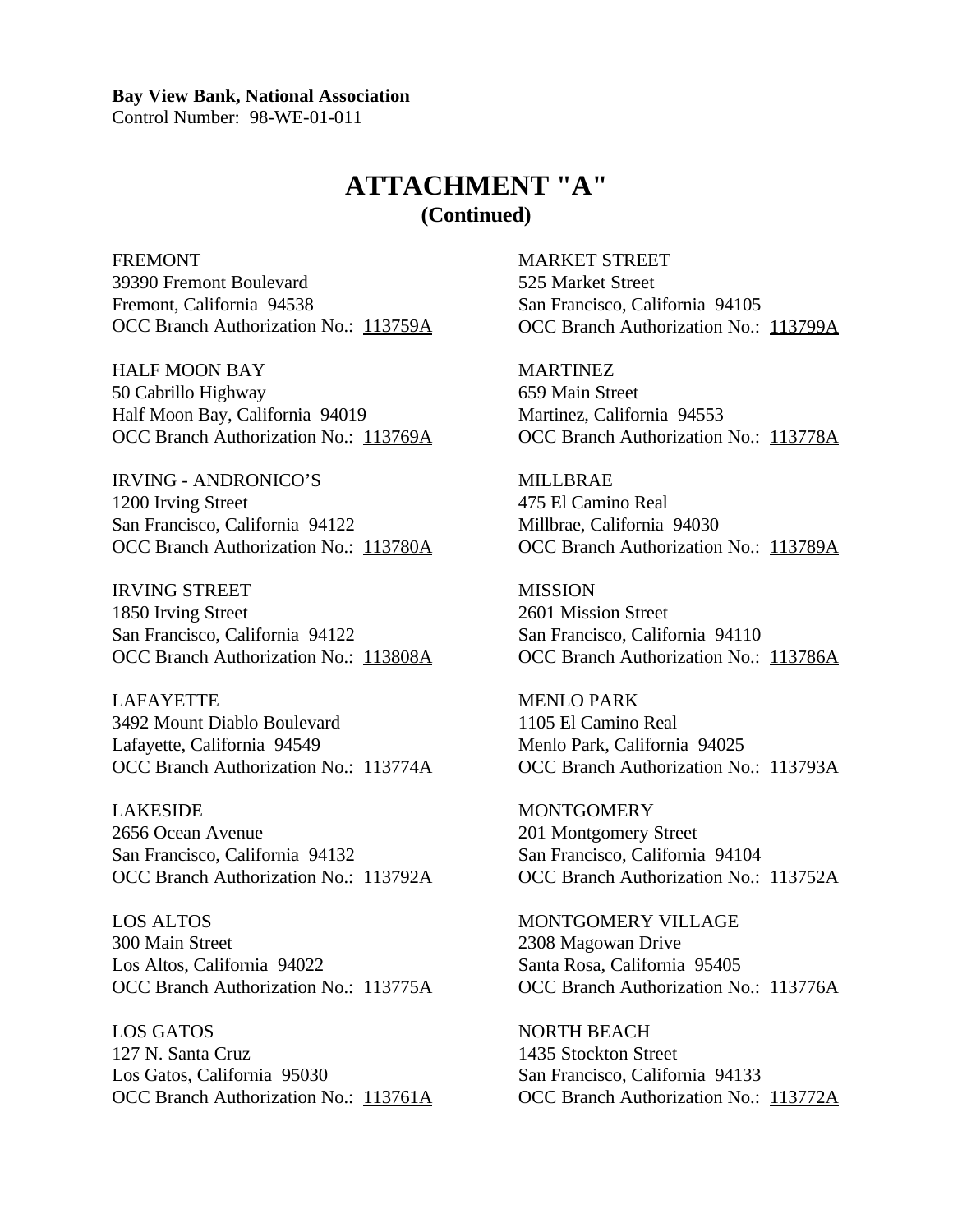Control Number: 98-WE-01-011

### **ATTACHMENT "A" (Continued)**

NOVATO SAN CARLOS 368 Ignacio Boulevard 1200 San Carlos Avenue Novato, California 94949 San Carlos, California 94070 OCC Branch Authorization No.: 113767A OCC Branch Authorization No.: 113753A

PACIFICA SAN JOSE 1655 Oceana 1655 Oceana 54 W. Santa Clara Street Pacifica, California 94044 San Jose, California 95113

PALM GEARY SAN LEANDRO 3550 Geary Boulevard 1250 Fairmont Drive San Francisco, California 94118 San Leandro, California 94578

PALO ALTO SAN MATEO 301 University 136 Second Avenue Palo Alto, California 94301 San Mateo, California 94401

PLEASANTON SAN RAFAEL 300 Main Street 3200 Northgate Drive Pleasanton, California 94566 San Rafael, California 94903 OCC Branch Authorization No.: 113794A OCC Branch Authorization No.: 113763A

PLEASANTON - STONERIDGE SANTA CRUZ 5870 Stoneridge Mall Road 110 N. Morrisey Pleasanton, California 94588 Santa Cruz, California 95062

ROHNERT PARK SANTA ROSA 6500 Commerce Boulevard 50 Old Courthouse Square Rohnert Park, California 94928 Santa Rosa, California 95404

SAN ANSELMO SERRAMONTE 305 San Anselmo Avenue 329 Gellert Boulevard San Anselmo, California 94960 Daly City, California 94015

OCC Branch Authorization No.: 113755A OCC Branch Authorization No.: 113805A

OCC Branch Authorization No.: 113785A OCC Branch Authorization No.: 113807A

OCC Branch Authorization No.: 113781A OCC Branch Authorization No.: 113798A

OCC Branch Authorization No.: 113777A OCC Branch Authorization No.: 113770A

OCC Branch Authorization No.: 113801A OCC Branch Authorization No.: 113760A

OCC Branch Authorization No.: 113804A OCC Branch Authorization No.: 113791A